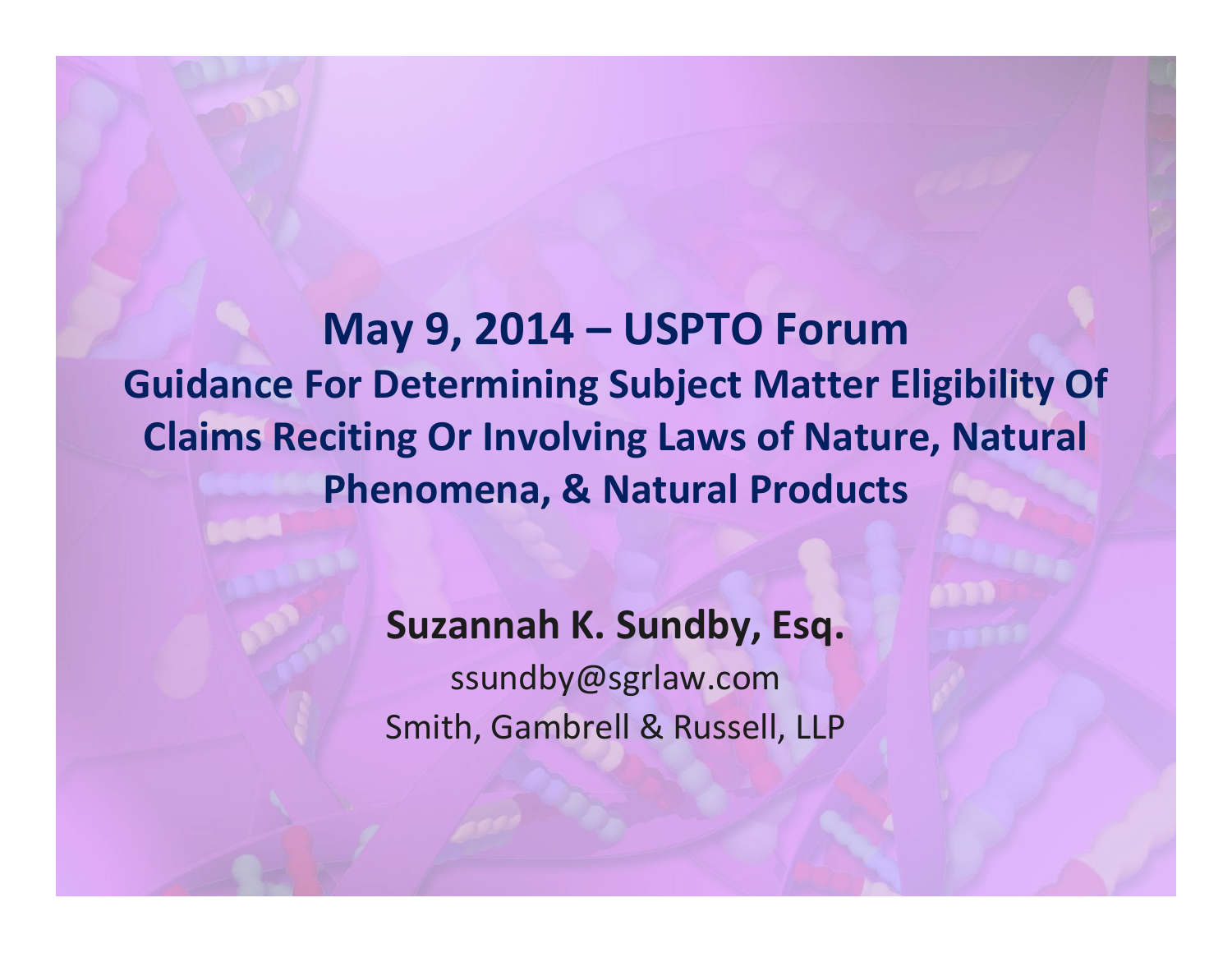## Disclaimer

- **Service Service**  These materials and views expressed today reflect only the personal views of the author and do not necessarily represent the views of other members and clients of the author's organizations.
- **These materials are public information and have been** prepared solely for educational and entertainment purposes to contribute to the understanding of U.S. intellectual property law. While every attempt was made to ensure that these materials are accurate, errors or omissions may be contained therein, for which any liability is disclaimed. These materials and views are not a source of legal advice and do not establish any form of attorneyclient relationship with the author and Smith, Gambrell & Russell, LLP.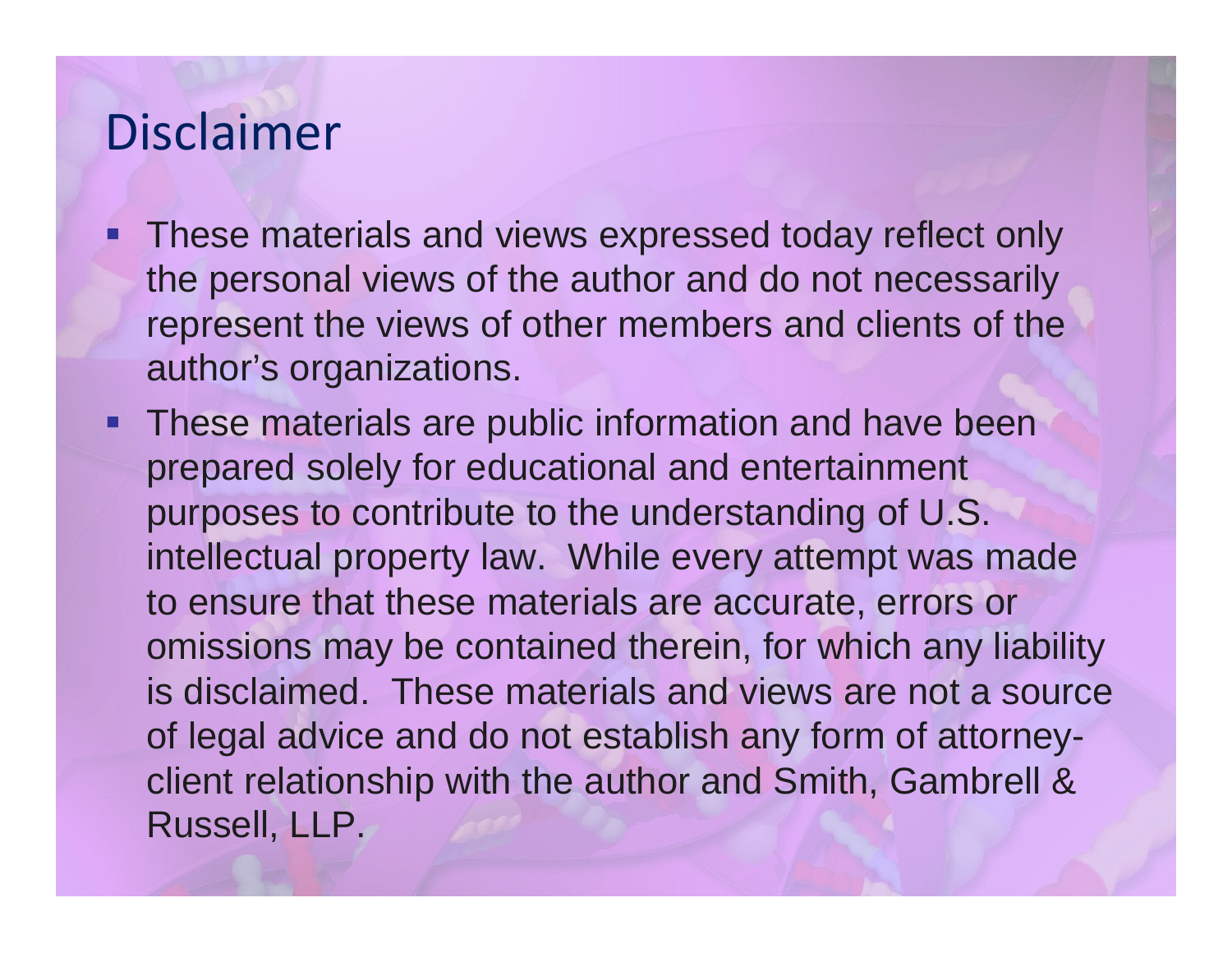## Summary of Talking Points

- Ξ ■ A *Wands* factor-based approach is inappropriate for 101 eligibility determinations
- Ξ **Process claims and product claims should be evaluated under** separate tests
- Ξ The Guidance is based on interpretations of *Mayo* and *Myriad* that are too broad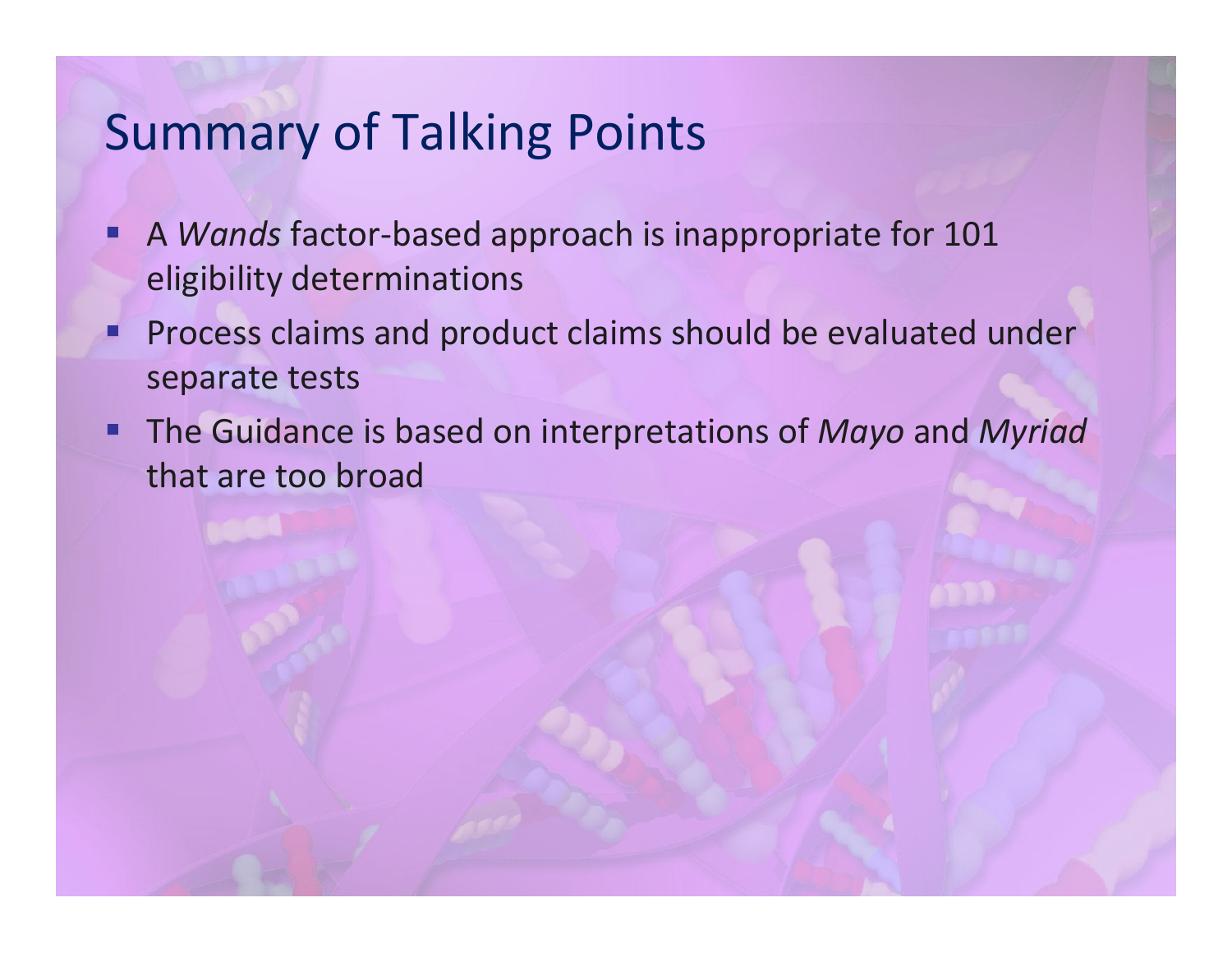#### *Wands* Factor‐Based Analysis & Reasoning

- Ξ **- On balance, if the totality of the relevant factors weigh toward** eligibility, the claim qualifies as eligible subject matter. If the totality of the relevant factors weighs against eligibility, the claim should be rejected. ... The determination of eligibility ... <u>is</u> a conclusion reached by weighing the relevant factors, keeping in mind that the weight accorded each factor will vary based upon the facts of the application. This factor‐based analysis, which requires consideration and subsequent weighing of multiple factors, is similar to the *Wands* factor‐based analysis used to evaluate whether undue experimentation is required to make and use <sup>a</sup> particular claimed invention.
- Ξ ■ PTO employs a *Wands* factor-based analysis because "Examiners are accustomed to weighing evidence (e.g., Wands factors for enablement)". See Slide 33 of March 19<sup>th</sup> Slides.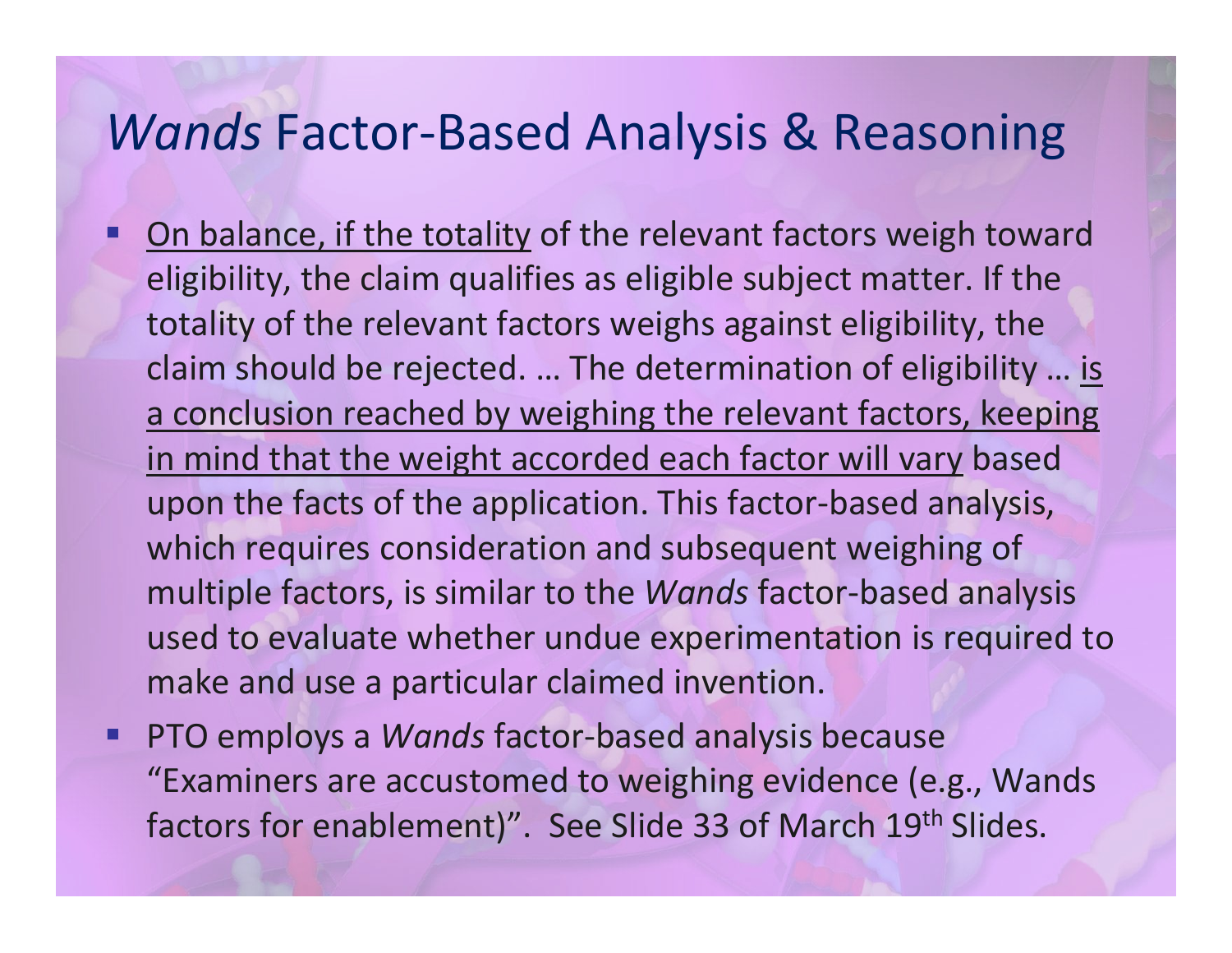#### *Wands* Factor‐Based Analysis for §112

- Ξ *In re Wands* involved the question of undue experimentation under §112, not patent eligibility under §101.
- **The court stated that the a determination of undue** experimentation is <sup>a</sup> conclusion reached by weighing many factual considerations and that the factors to consider include (1) the quantity of experimentation necessary, (2) the amount of direction or guidance presented, (3) the presence or absence of working examples, (4) the nature of the invention, (5) the state of the prior art, (6) the relative skill of those in the art, (7) the predictability or unpredictability of the art, and (8) the breadth of the claims.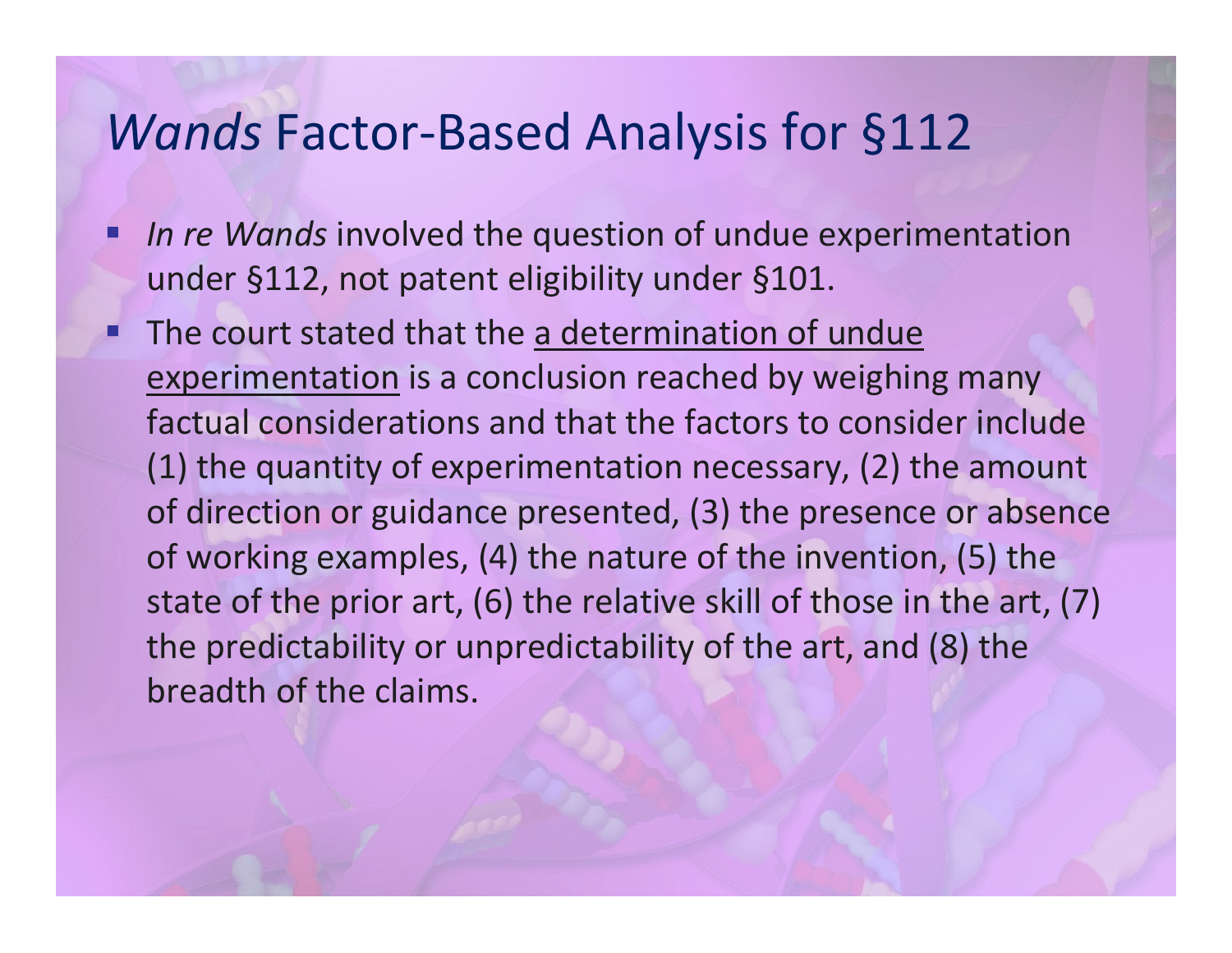### 101 Inquiry <sup>≠</sup>112 Inquiry

- Ξ **The question of 101 eligibility is completely different inquiry** from enablement.
- Ξ **The Court in Mayo stated:** 
	- Ξ ■ Section 112 requires only a "written description of the invention ... in such full, clear, concise, and exact terms as to enable any person skilled in the art … to make and use the same." It does not focus on the possibility that <sup>a</sup> law of nature (or its equivalent) that meets these conditions will nonetheless create the kind of risk that underlies the lawof nature exception, namely the risk that <sup>a</sup> patent on the law would significantly impede future innovation.
	- F These considerations lead us to decline the Government's invitation to substitute §§102, 103, and 112 inquiries for the better established inquiry under §101.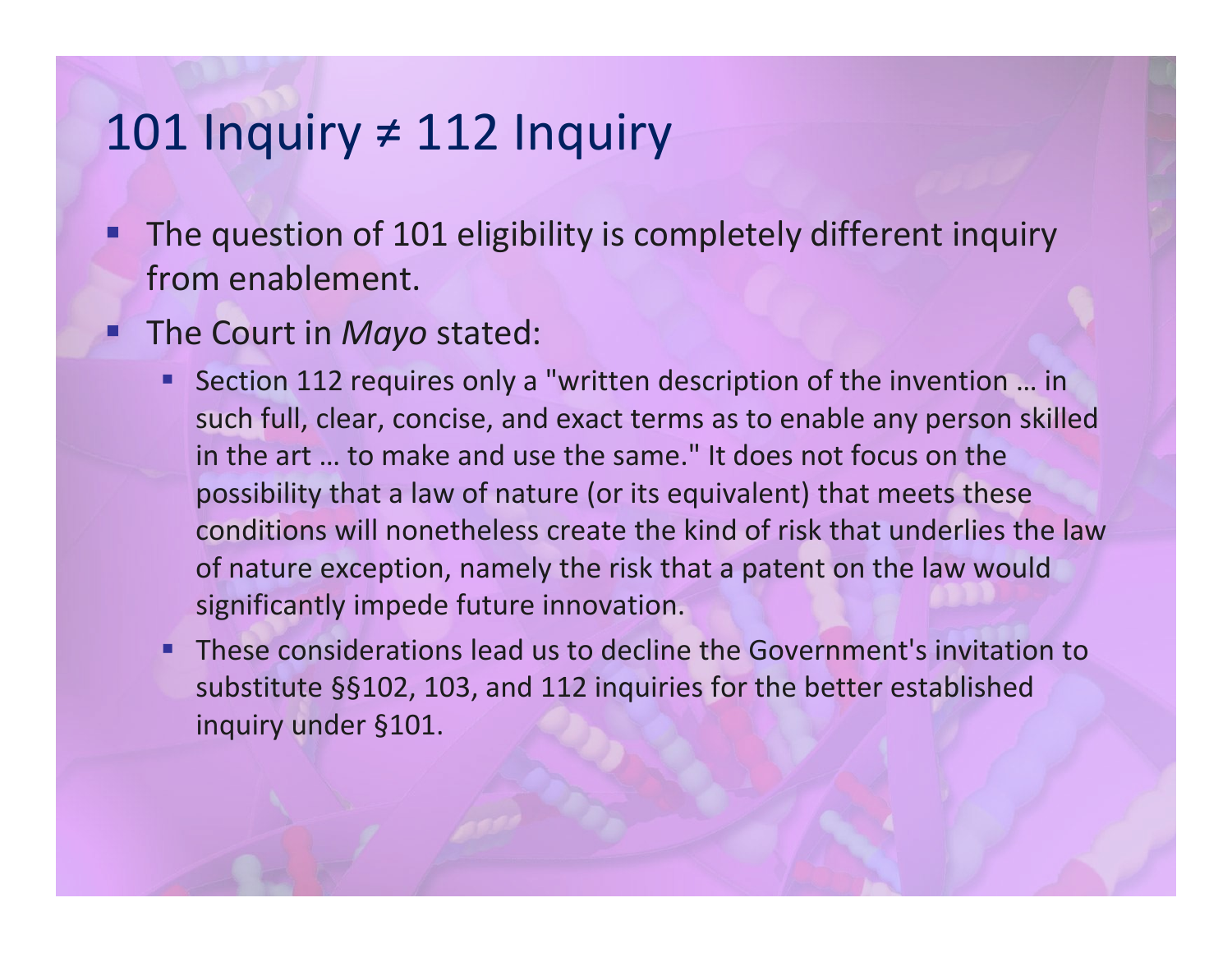### Result if *Wands* Approach Applied

**An ineligible factor can negate an eligible factor** 

Ξ

- Ξ Consider <sup>a</sup> process claim which involves <sup>a</sup> judicial exception, e.g., recites a law of nature. The process claim recites steps that integrates the judicial exception into <sup>a</sup> practical application thereby satisfies eligible factor e). However, the claim also recites steps that are well‐ understood, conventional, or routine and thereby satisfies ineligible factor j).
- П PTO's approach balances ineligible factor j) against eligible factor e).
- I. ■ What if one simply deletes the "conventional" steps?
- L. What if the "conventional" steps are essential to performing the claimed process?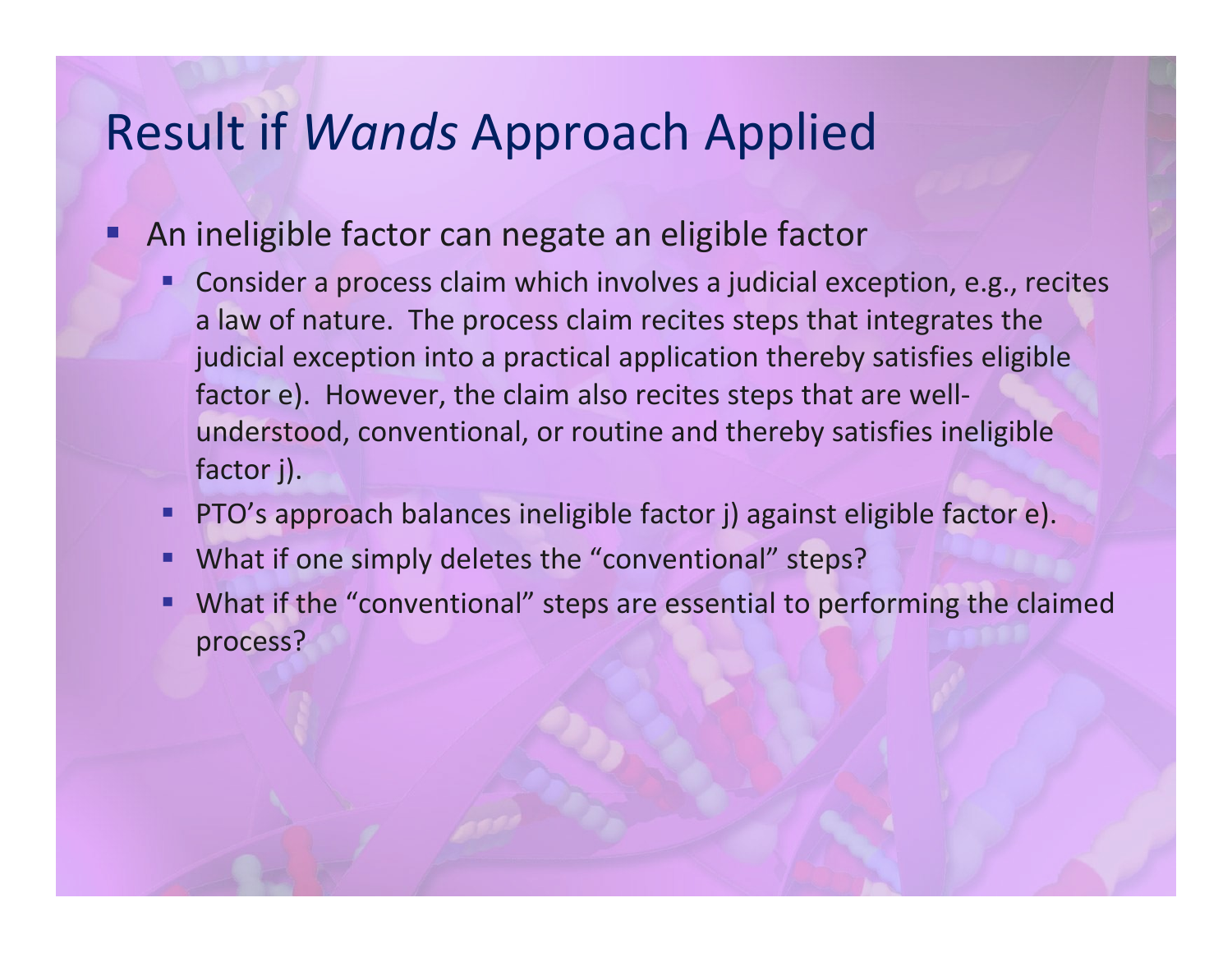## Absurdity if *Wands* Approach Applied

- Ξ **If the** *Wands* **Approach is applied to the claims of** *Diehr***, the** steps of installing the rubber in the press and the subsequent closing of the press would negate the fact that the process integrated the algorithm into <sup>a</sup> practical application, i.e., curing and molding rubber.
- I. Supreme Court decisions which have found in favor of eligibility did not look for ineligible factors to negate (i.e., weigh against) their finding of eligibility.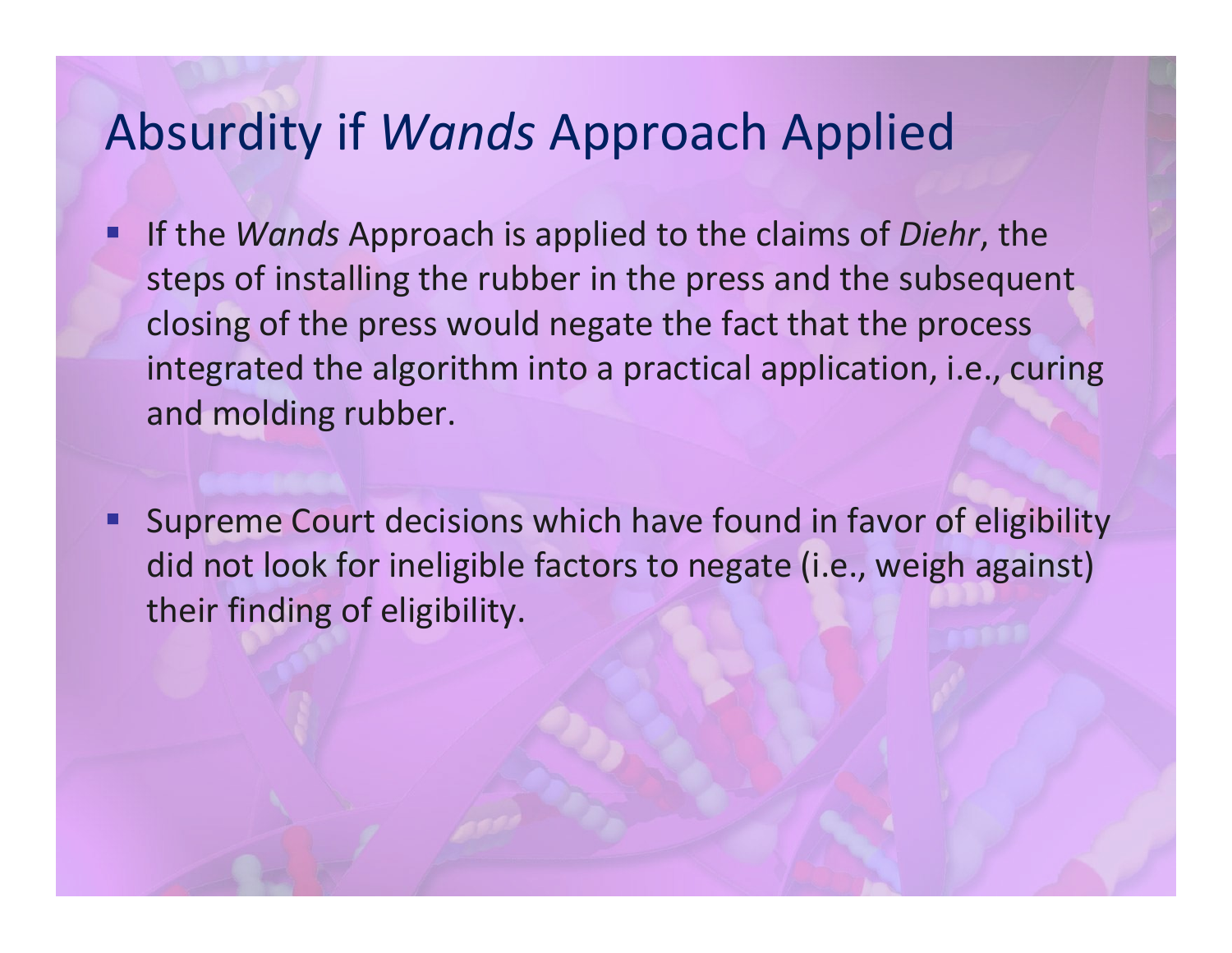### If Not *Wands*, What Approach?

- Ŧ Just because *Myriad* cites to *Mayo* does not mean process and product claims have the same eligibility considerations.
	- Ξ PTO mischaracterizes the "Rule against patents" statement in *Myriad*.
	- **STATE IF In Myriad, no method claims were considered.**
	- **Service Service In** *Mayo*, only process claims were considered.
	- Ξ *Diehr* and *Bilski* cite *Chakrabarty*.
	- π Should we ignore Supreme Court precedent distinguishing process claims from product (e.g., machine and articles of manufacture) claims?
- Ξ "Significantly different", which <sup>=</sup> "significantly more" <sup>+</sup> "markedly different" is inappropriate.
	- Ξ Nowhere does the Court hold that <sup>a</sup> product must be both significantly more and markedly different.
- Ξ ■ How are laws of nature different from abstract ideas?
	- Ξ If products of nature are considered equivalent to laws of nature, how are products of nature different from abstract ideas?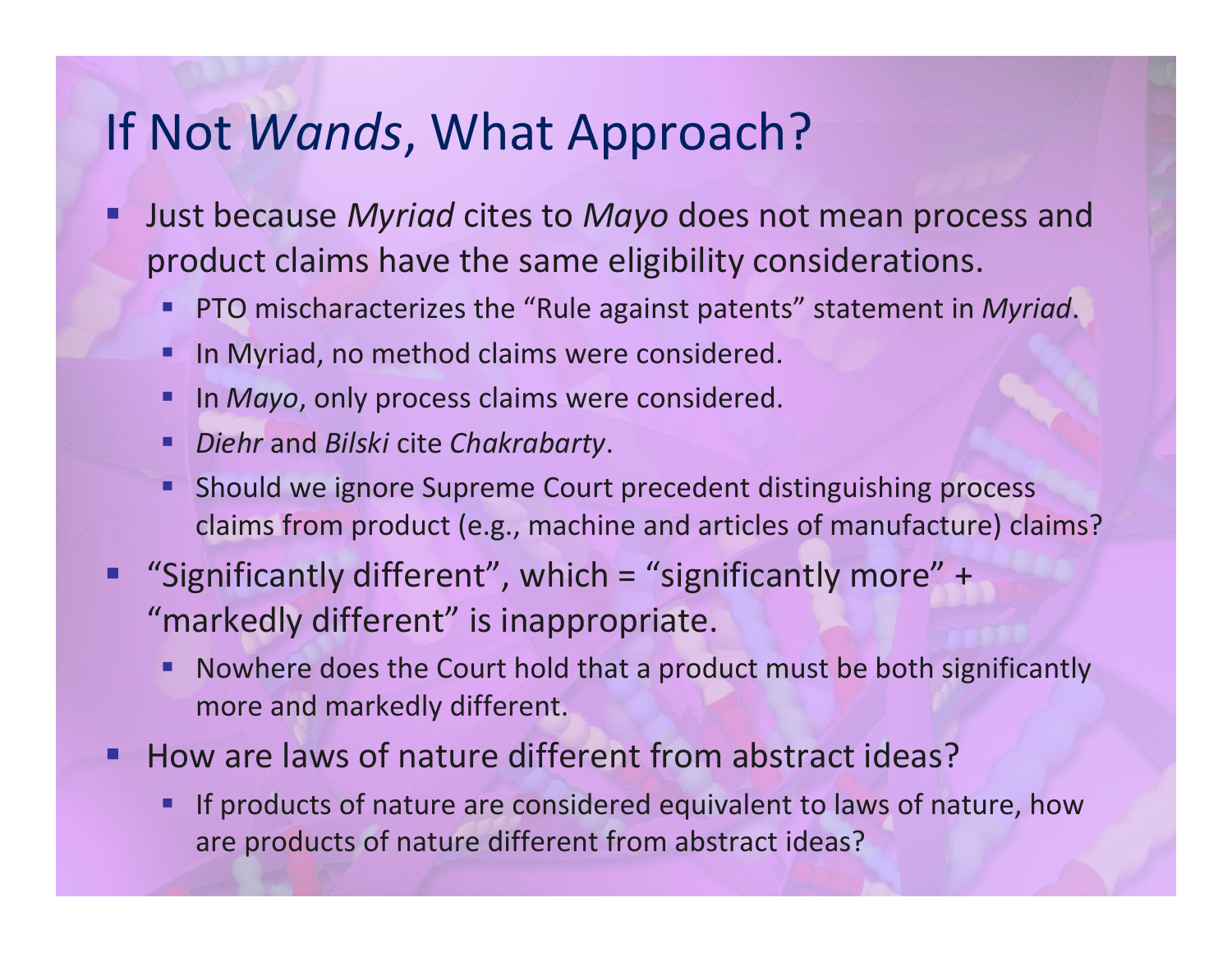## Analyze Processes & Products Separately

- Ξ **There should be two separate and distinct tests for process** claims and composition claims.
- Ξ **Process Claims = "Significantly More"**
- $\blacksquare$ **Product Claims = "Markedly Different Characteristic"**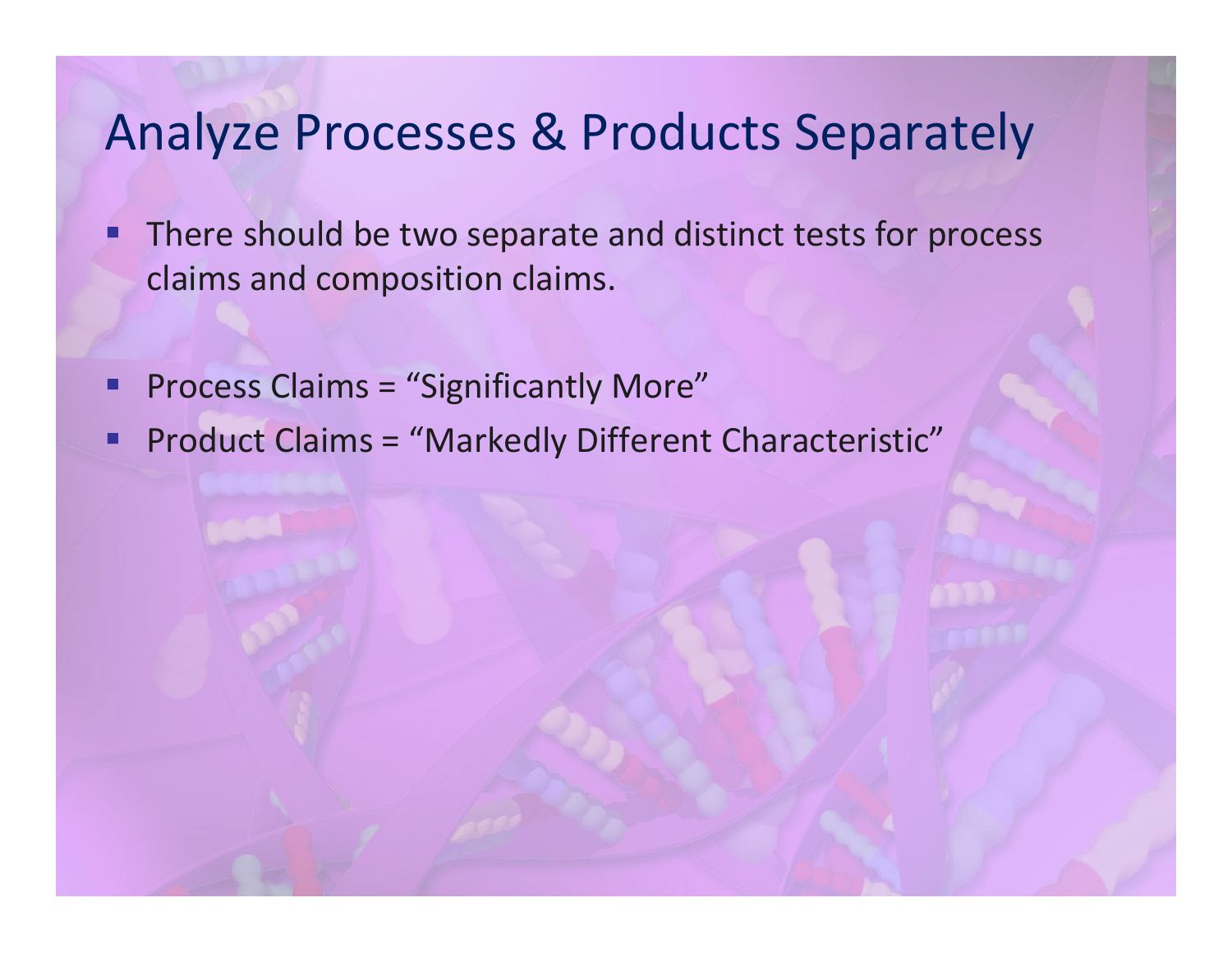### Process Claims – Significantly More

- Ξ **The Guidance states that claims reciting abstract ideas should** be examined under <sup>a</sup> different analysis than claims reciting laws of nature.
	- Ξ Abstract ideas  $\rightarrow$  Bilski Guidance
	- Ξ Laws of nature  $\rightarrow$  Mayo/Myriad Guidance
	- Ξ Abstract ideas + Laws of nature  $\rightarrow$  Bilski Guidance
- Ξ Analyzing such process claims differently <sup>=</sup> crafting finely tailored rules for given technologies which the Court in *Mayo* stated is the role of Congress (not the PTO).
	- Ξ Thus, the analysis for process claims reciting laws of nature and process claims reciting abstract ideas should be the same.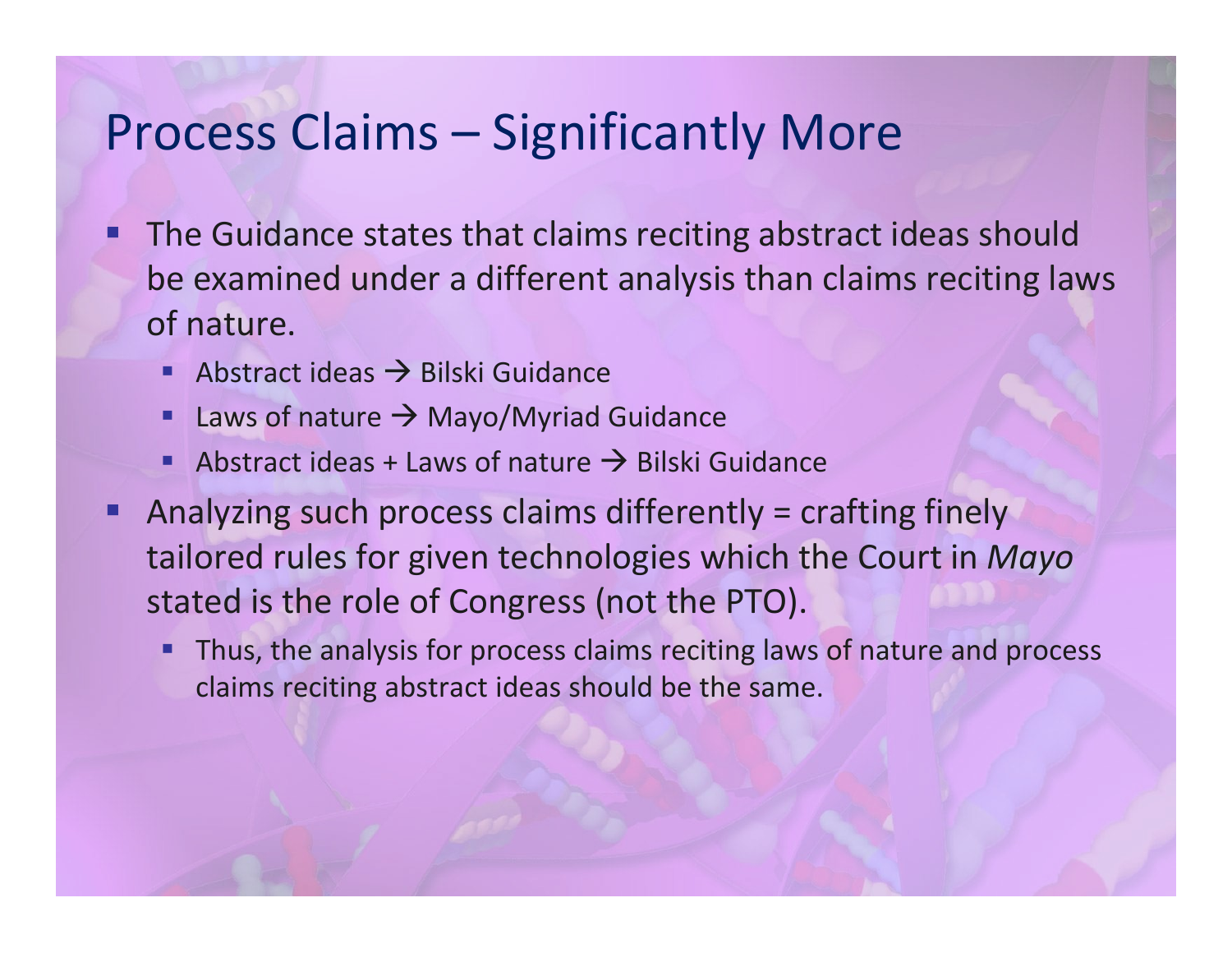#### Process Claims – Practical Application

- Ξ **Process Claims: Does the claim recite steps that are** significantly more than the judicial exception itself?
- Ξ What is "significantly more"?
	- Ξ Actually applying the judicial exception to achieve <sup>a</sup> practical application rather than simply <u>referring</u> to the judicial exception.
	- Ξ In other words, steps that integrate the judicial exception into a practical application.
- Ξ Thus, the first question should be: Is the claim directed to achieving <sup>a</sup> practical application?
	- **STATE** Practical Application <sup>=</sup> Utility, i.e., usefulness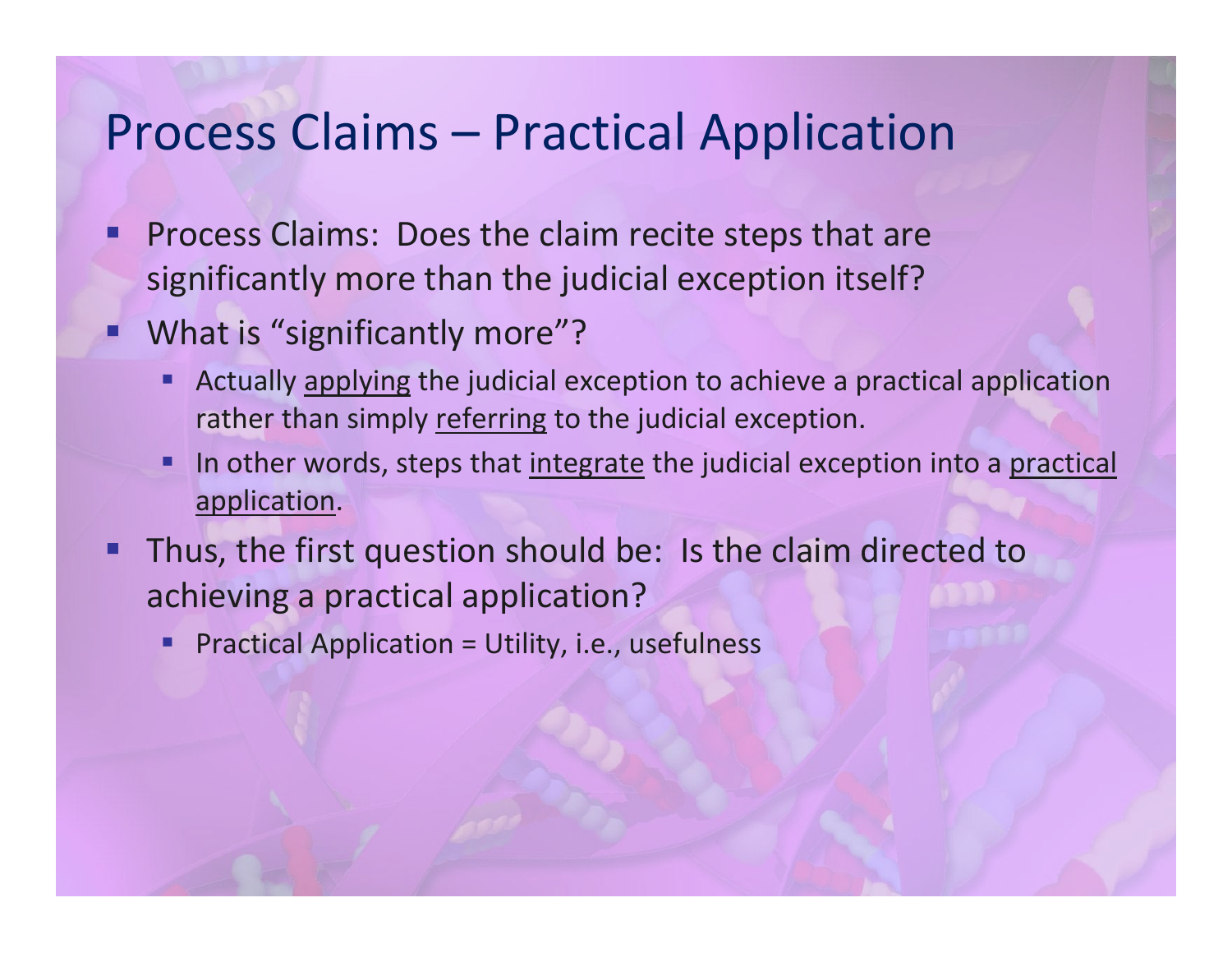#### Process Claims – Integration

- Ξ **The second question should be: Does the claim recite steps** that integrate the judicial exception into the practical application?
- Ξ Implicit to this question of integration is whether the step(s) is essential to achieving the practical application or whether the step(s) is merely pre- or post-solution activity.
- I. Proposal: Determine whether the practical application can still be achieved by omitting the given step(s).
	- **Contract Contract Contract Contract Contract Contract Contract Contract Contract Contract Contract Contract C** ■ If can be omitted = pre- or post-solution activity. As a result, the claim merely "refers to" the judicial exception.
	- F If can't be omitted = essential. As a result the claim integrates, i.e., actually applies, the judicial exception.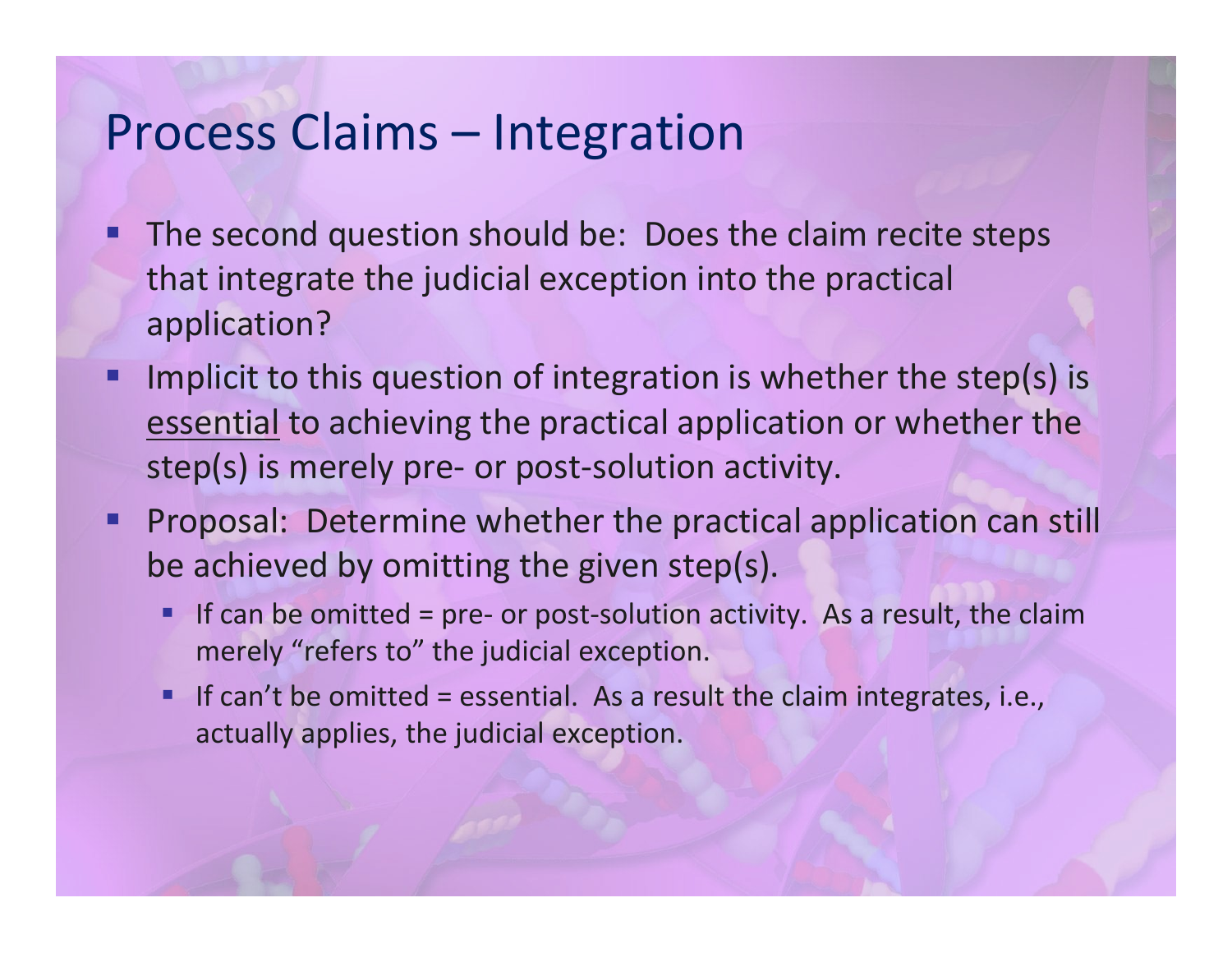#### Product Claims – Marked Difference

- Ξ **The Guidance requires that patent eligible product claims must** exhibit a markedly different "<u>structure</u>".
	- Ξ *Chakrabarty* <sup>=</sup> markedly different "characteristics".
	- **STATE** *Myriad* and *Mayo* do not overrule *Chakrabarty* nor are they inconsistent.
- **The "characteristic" can be structure or function.** 
	- **STATE**  This is consistent with *Funk* and *Myriad* in that when the product at issue was isolated or in <sup>a</sup> mixture, there was no new, different, or change in "characteristic".
	- **Contract Contract Contract Contract Contract Contract Contract Contract Contract Contract Contract Contract C IF 11 Funk, the unchanged characteristic was the biological activity of the** organisms.
	- Ξ **In** *Myriad*, the unchanged characteristic was the information.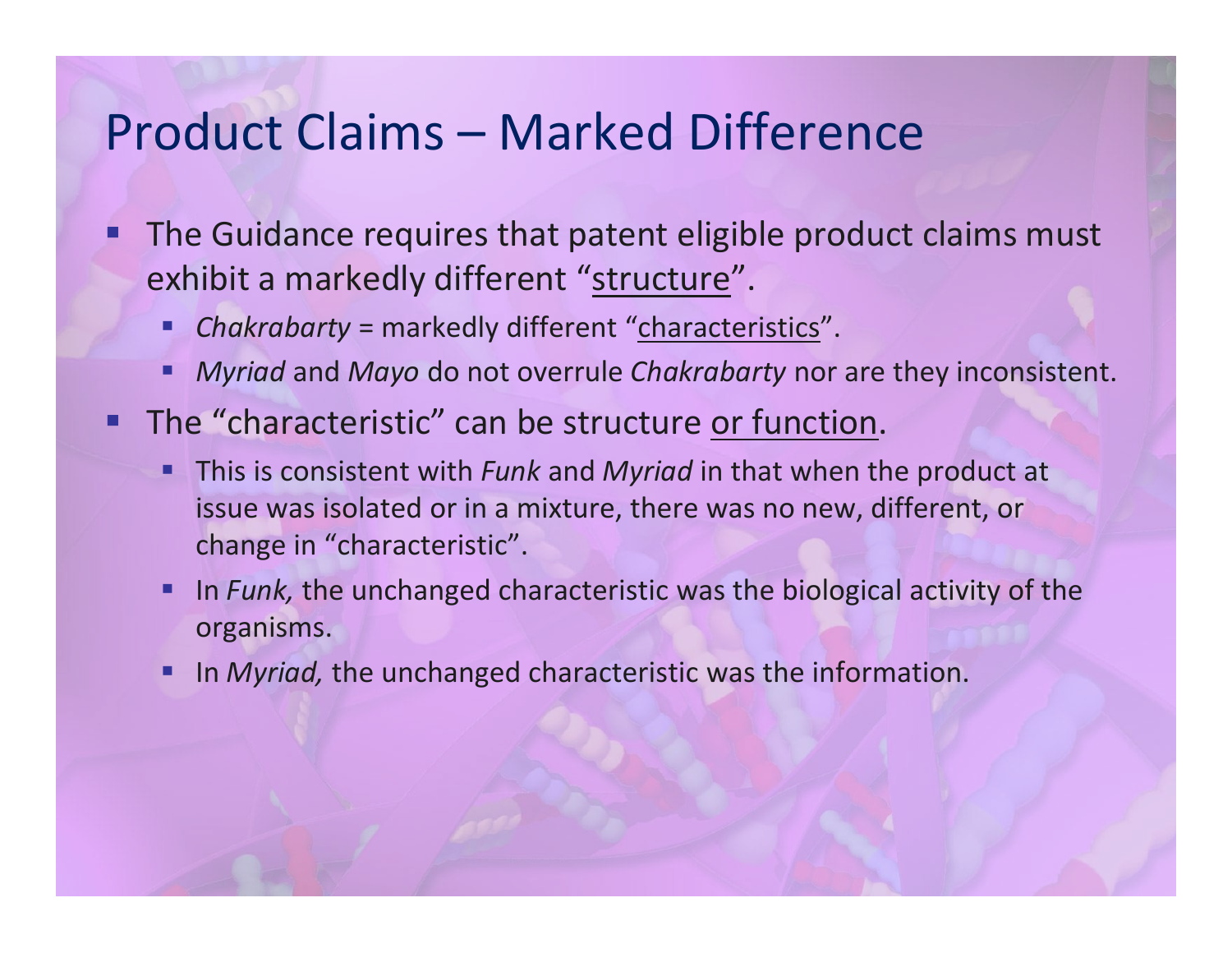#### Product Claims – Characteristic

- Ξ **Product Claims: Does the claimed product or composition** exhibit a markedly different <u>characteristic</u>?
- Ξ First, consider the entire product/composition as claimed, i.e., the invention "as <sup>a</sup> whole" (inventive product).
	- Ξ **If the claim is directed to a composition comprising mixture of a product** of nature <sup>+</sup> other ingredients, the inventive product is the mixture and so the characteristics of the mixture "as <sup>a</sup> whole" must be considered rather than the characteristic of the product of nature by itself.
	- **STATE If the claim is directed to an isolated, recombinant, or synthesized** compound, e.g., protein, antibody, etc., the inventive product is the compound itself and so the characteristic of the compound by itself is to be considered.
- **Then ask: Does the "inventive product" have a characteristic** that is different from the naturally occurring product of nature?
	- **Contract Contract Contract Contract Contract Contract Contract Contract Contract Contract Contract Contract C** Answer <sup>=</sup> Yes if either the structure or function is different.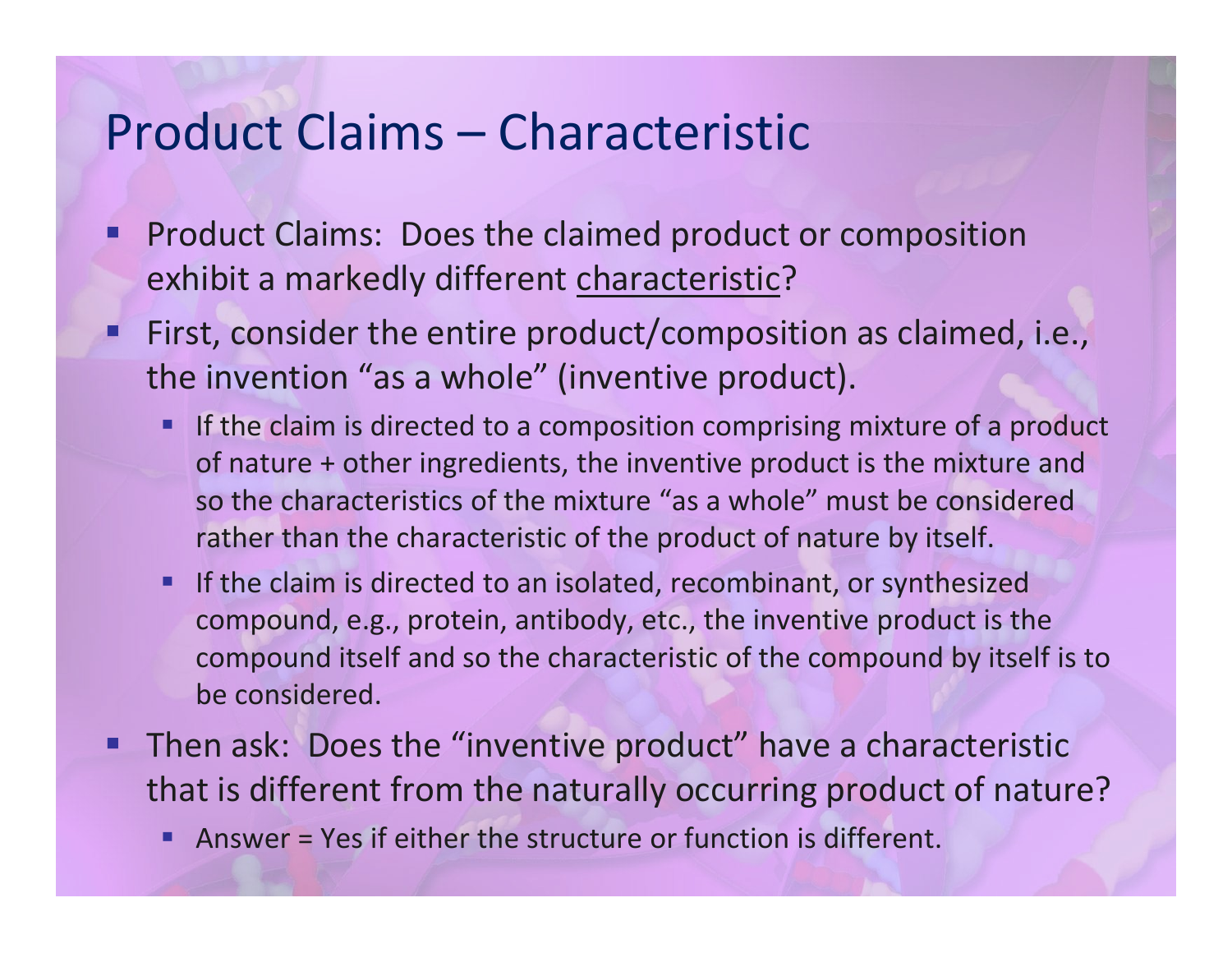#### Product Claims – Markedly Different

- Ξ **Then ask: Is the characteristic markedly different?**
- ■ The question is: What is a "markedly different" characteristic?
- Ξ Proposal: A markedly different characteristic is one that confers an <u>improved</u> or <u>different use</u> from its naturally occurring form?
	- Ξ Why "use"? Supreme Court precedent.
	- Ξ Why "different"? Different evidences new.
	- **STATE** Why "improved"?
		- **Section 101: Whoever invents or discovers any new and useful process,** machine, manufacture, or composition of matter, or any new and useful improvement thereof, may obtain <sup>a</sup> patent therefor, subject to the conditions and requirements of this title.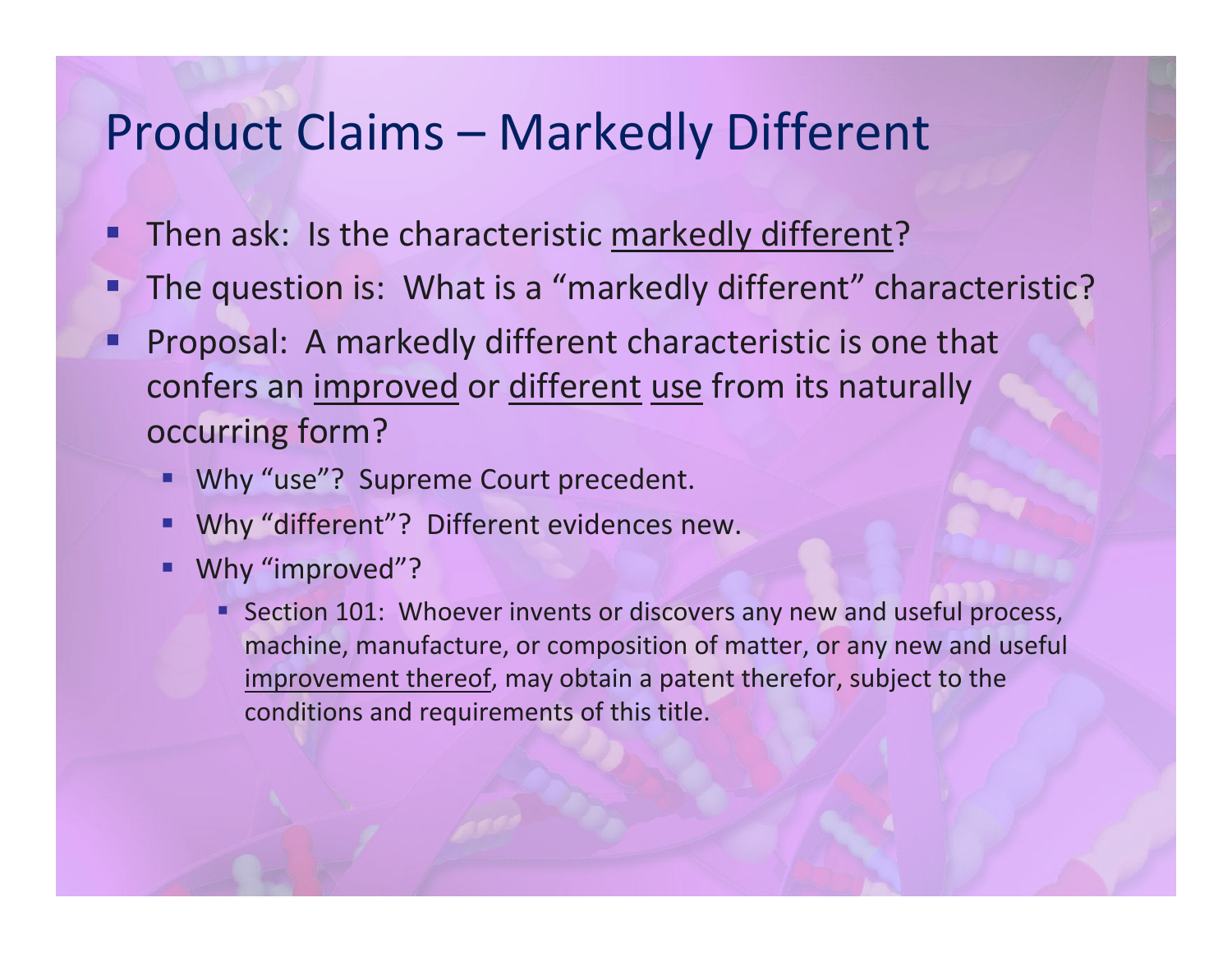## *Mayo* – Improperly Broad Interpretation

- Ξ The Guidance is based on an interpretation of *Mayo* that is too broad.
- Ξ Based on the Guidance, the PTO seems to interpret the "apply it" discussion in *Mayo* as requiring unduly specific process steps.
- Ξ **IF In** *Mayo* – There was no active step that actually integrated the law of nature into <sup>a</sup> practical result.
	- **STATE**  Instead, the "wherein" clauses simply refer to the relevant law of nature without requiring <sup>a</sup> doctor to actually apply the law in order to achieve <sup>a</sup> result. Thus, the claims do nothing more than refer to the law of nature.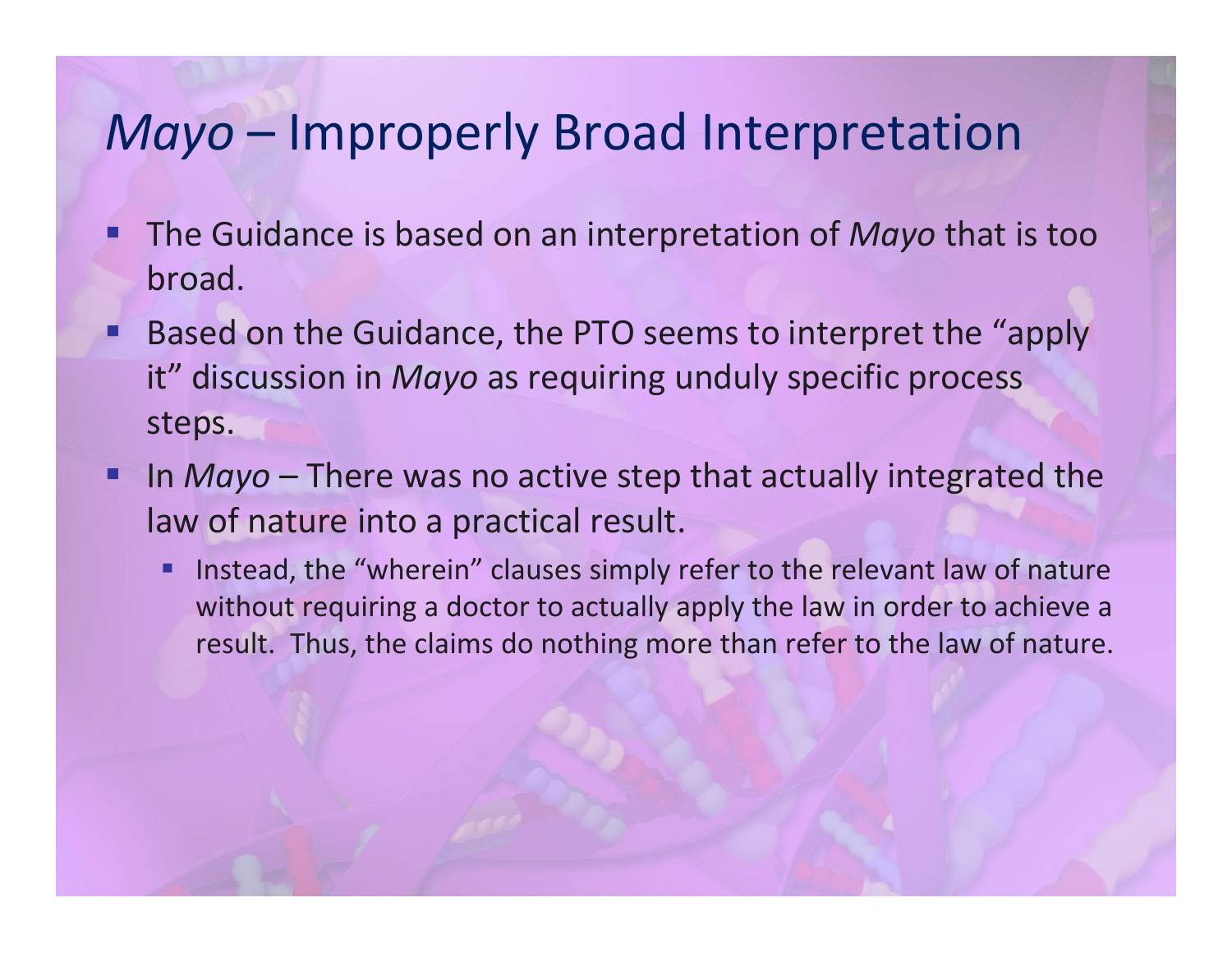#### *Mayo* – Proper Interpretation

- Ξ **Some of the process claims which have been found to be patent** eligible by the Court recite seemingly simple steps. Nevertheless, the seemingly simple steps are ones which practically applied the given judicial exception to achieve <sup>a</sup> practical result.
- **The claims at issue in** *Mayo* **do not recite any step which** practically applies the law of nature.
- **Thus, Mayo should not be interpreted as requiring highly** detailed claim limitations.
- $\blacksquare$  Instead, all that should be required is that the claim recite <sup>a</sup> step(s) that integrates the judicial exception into <sup>a</sup> practical application.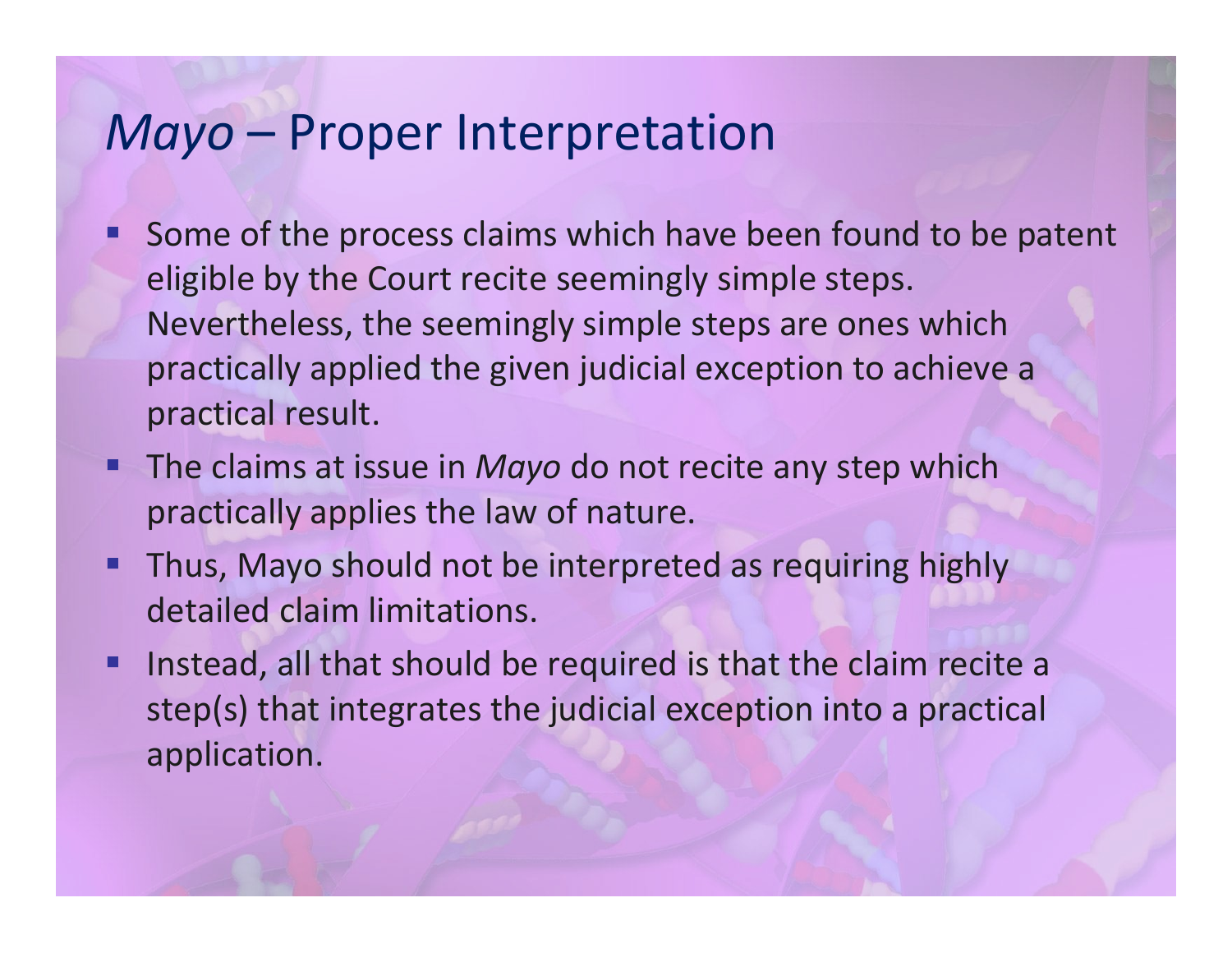## *Myriad –* Improperly Broad Interpretation

- Ξ The Guidance is based on an interpretation of *Myriad* that is too broad.
- Ξ **IF In** *Myriad* – The issue and analysis was whether the isolated DNA at issue had any markedly different characteristic from DNA as it exists in nature.
- Based on the Guidance, the PTO appears to interpret *Myriad* as applying to all things, isolated or synthesized, that can be derived from a product of nature. Slide 27 of March 19<sup>th</sup> Slides.
	- **Contract Contract Contract Contract Contract Contract Contract Contract Contract Contract Contract Contract C** PTO: [T]here is <sup>a</sup> "rule against patents on naturally occurring things".
	- Ξ PTO mischaracterizes the statement in *Myriad*:
		- *Myriad* citing *Mayo*: The rule against patents on naturally occurring things is not without limits, however, for "all inventions at some level embody, use, reflect, rest upon, or apply laws of nature, natural phenomena, or abstract ideas," and "too broad an interpretation of this exclusionary principle could eviscerate patent law." (emphasis added).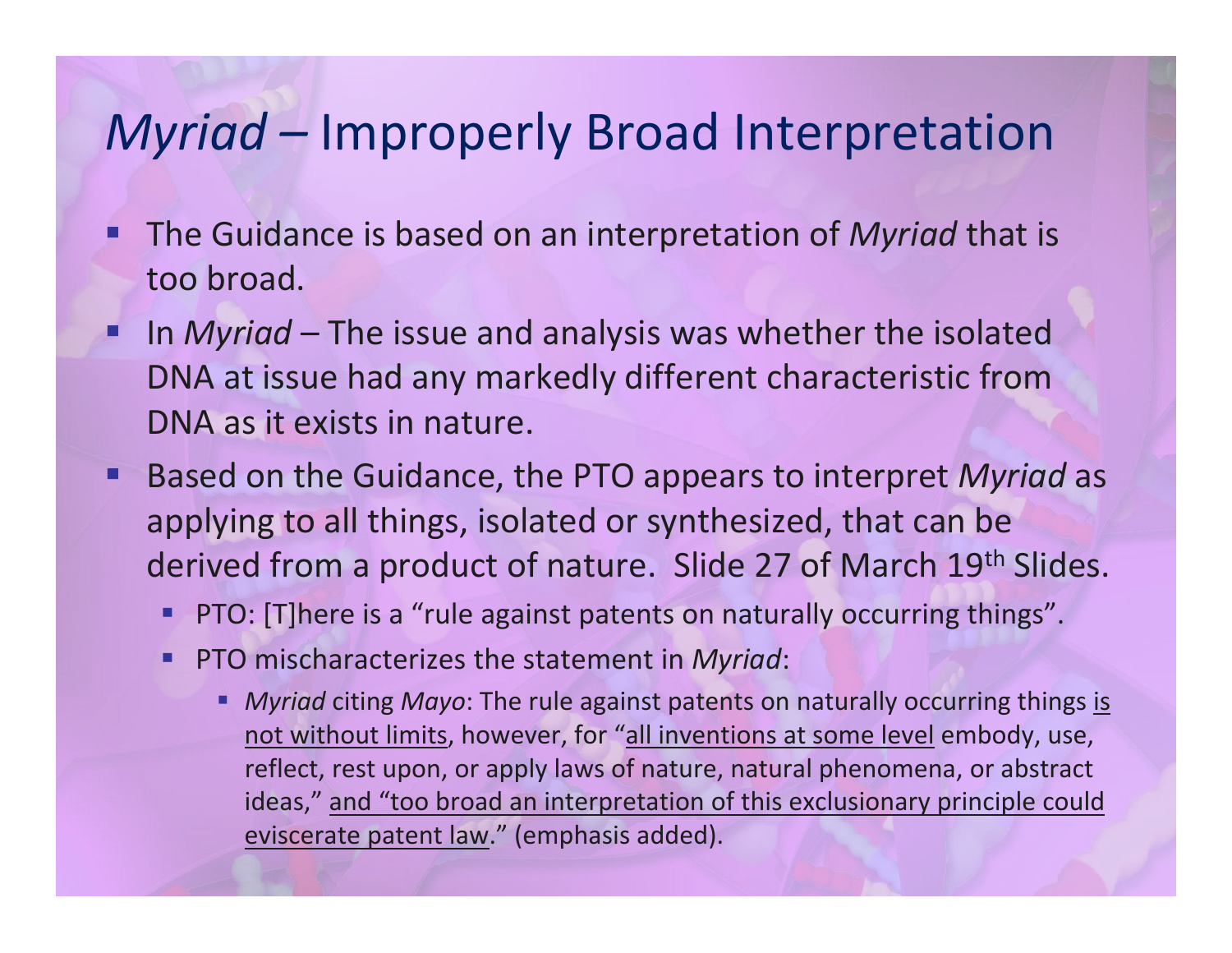## *Myriad* – DNA is <sup>a</sup> Unique Situation

- Ξ Court: "Myriad's claims are simply not expressed in terms of chemical composition, nor do they rely in any way on the chemical changes that result from the isolation of <sup>a</sup> particular section of DNA."
- **The Court stated that Myriad's claims are "concerned primarily** with the information contained in the genetic sequence, not with the specific chemical composition…" (emphasis added).
- **The Court reasoned that information in the isolated DNA** molecule is the same as it is in nature, and hence, the chemical changes resulting from its isolation did not result in <sup>a</sup> markedly different characteristic, e.g., change to the information.
- Therefore, *Myriad* does not stand for the rigid proposition that all compositions and molecules that originate from products of nature are patent ineligible.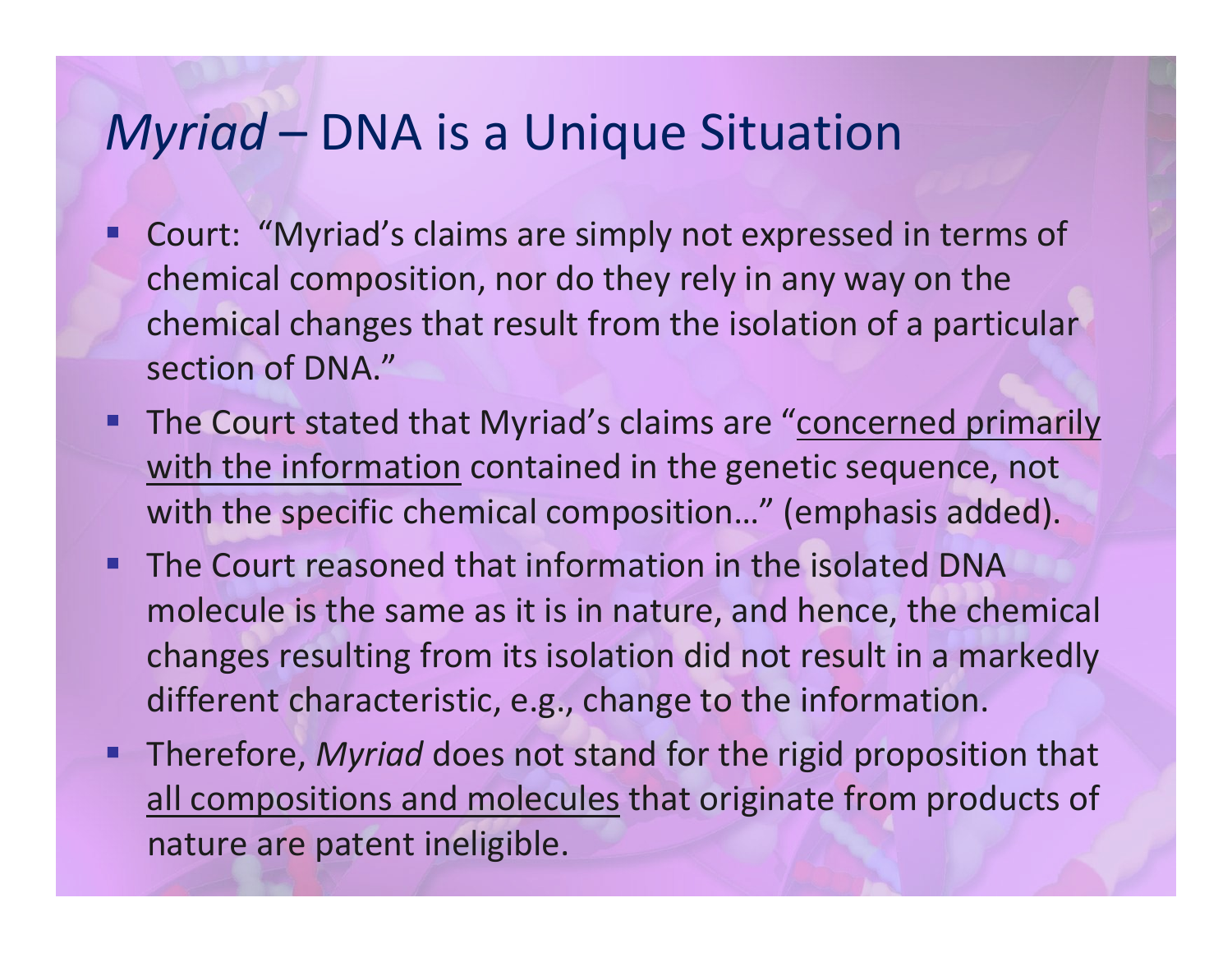### Correct Interpretation of *Myriad*

- Ξ Whether the inventive product exhibits <sup>a</sup> markedly different characteristic.
	- Ξ Primer pairs <sup>=</sup> different use <sup>=</sup> use in PCR, which DNA as it is in nature cannot be used.
	- siRNA and other isolated nucleic acid molecules <sup>=</sup> different use <sup>=</sup> use as therapeutic compositions and genetic vaccines, which DNA as it is in nature cannot be used.
	- L. Purified compositions <sup>=</sup> different or improved use <sup>=</sup> where unpurified products of nature often do not exhibit therapeutic efficacy and/or result in adverse results due to impurities.
- Ξ PTO should not interpret *Myriad* as requiring markedly different structure.
- Ξ Instead, *Myriad* should be interpreted to apply to the unique situation presented by nucleic acid molecules, i.e., where the invention is directed to the genetic information itself.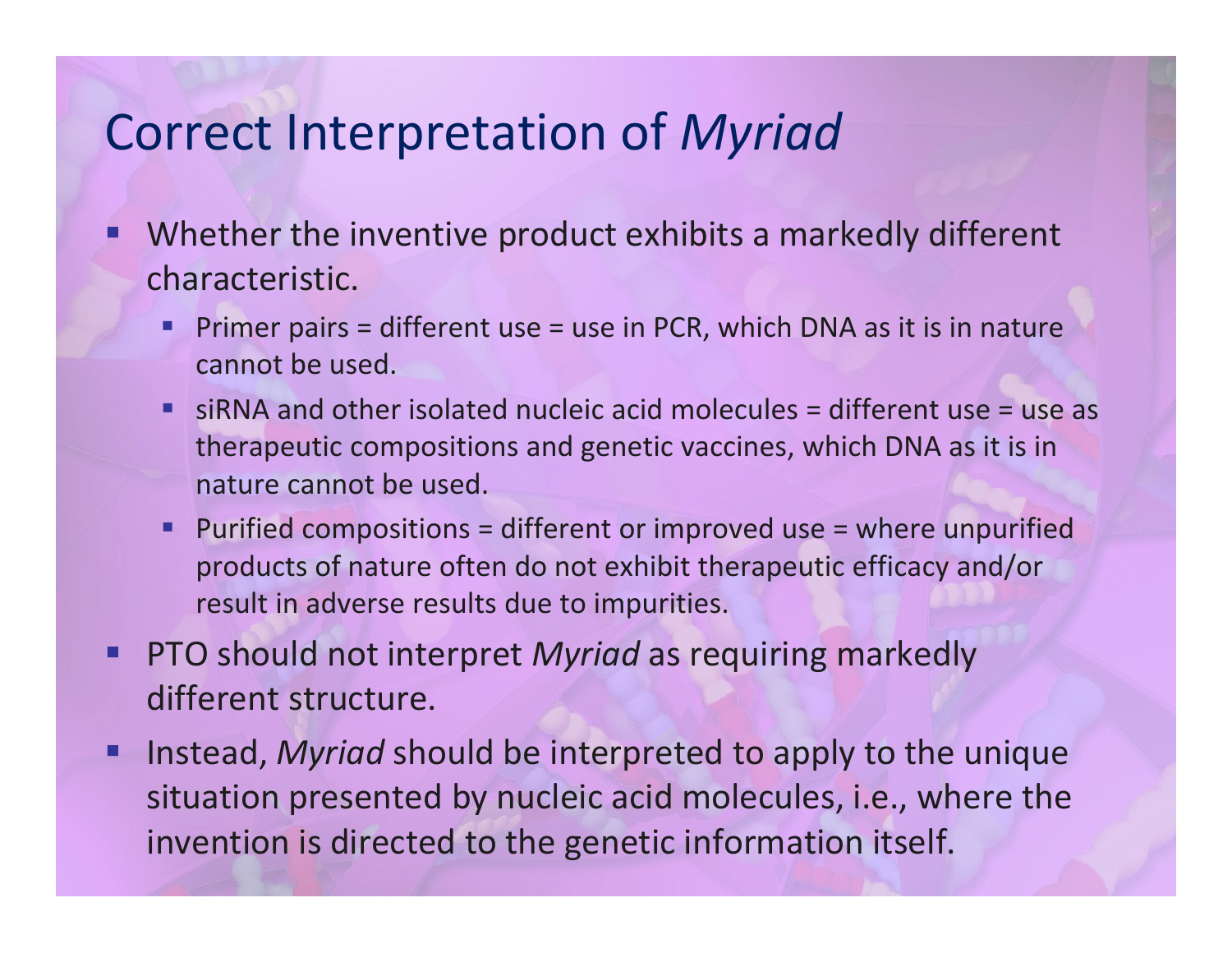## Absurdity of Broad Interpretation of *Myriad*

F **Purified or Isolated Compounds:** 



#### Paclitaxel



**Baccatin III** 

- Claims directed to formulations comprising these compounds in therapeutically effective amounts for treating cancer should be patent eligible as when in nature, the Pacific yew tree is not <sup>a</sup> "formulation" or "composition" which comprises the compounds in therapeutically effective amounts.
- П But, the PTO's interpretation indicates such therapeutic compositions would not be eligible.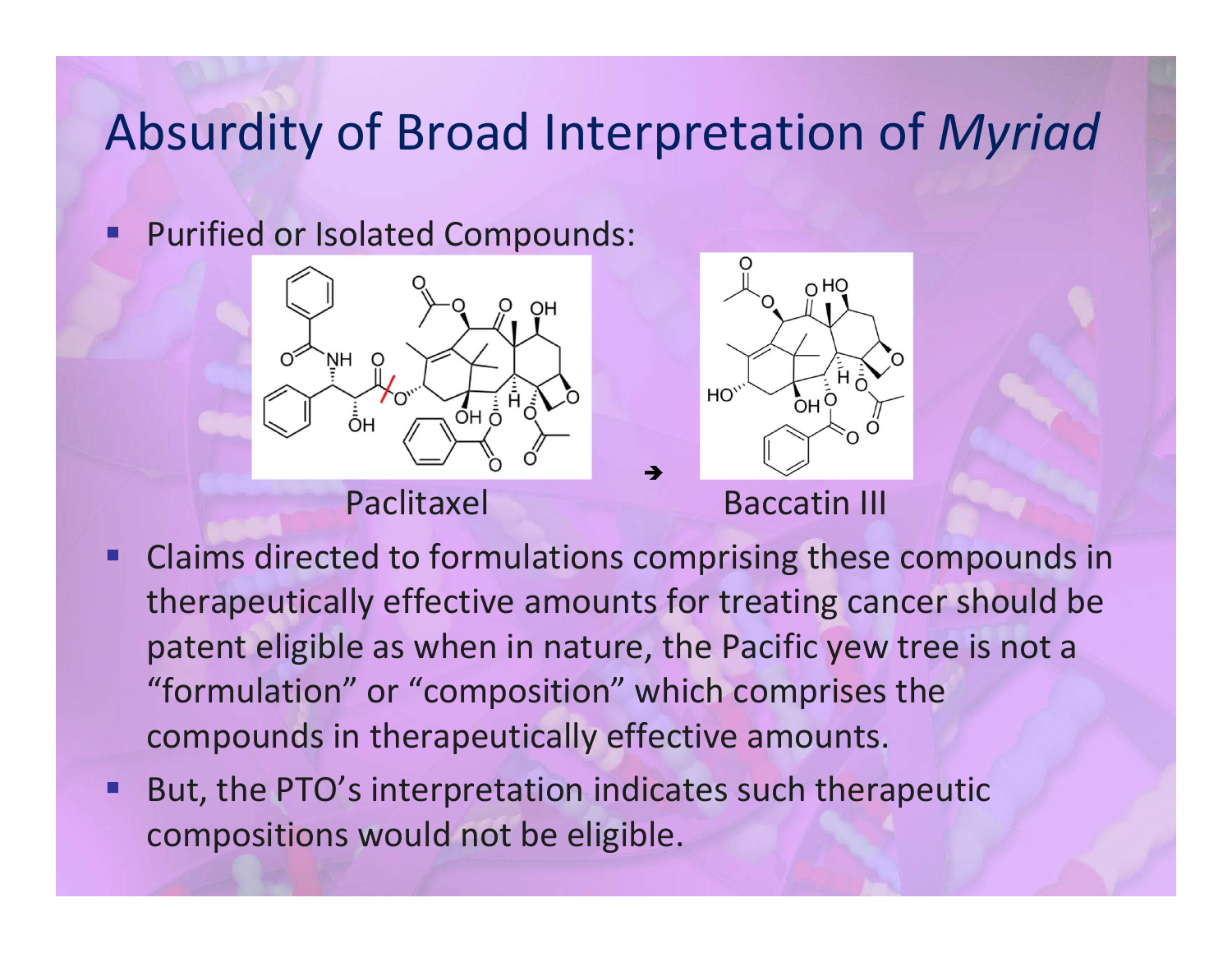## Absurdity of Broad Interpretation of *Myriad*

**Small molecules and synthesized compounds:** 





Baccatin III  $\rightarrow$ 

#### $\rightarrow$  Patented Compound

- Ξ When R13 is hydroxyl and the remaining R groups can by hydrogen, the patented compound can be considered an isolate of Baccatin III, as "breaking" certain bonds of Baccatin III results in the patented compound.
- I. **The backbone structure is the same as that of Baccatin III.**
- and the state of the state of the state of the state of the state of the state of the state of the state of th Certainly the "bond breaking" isolating analysis of *Myriad* was meant to only apply to the unique situation of DNA.
- I. What about proteins and protein fragments?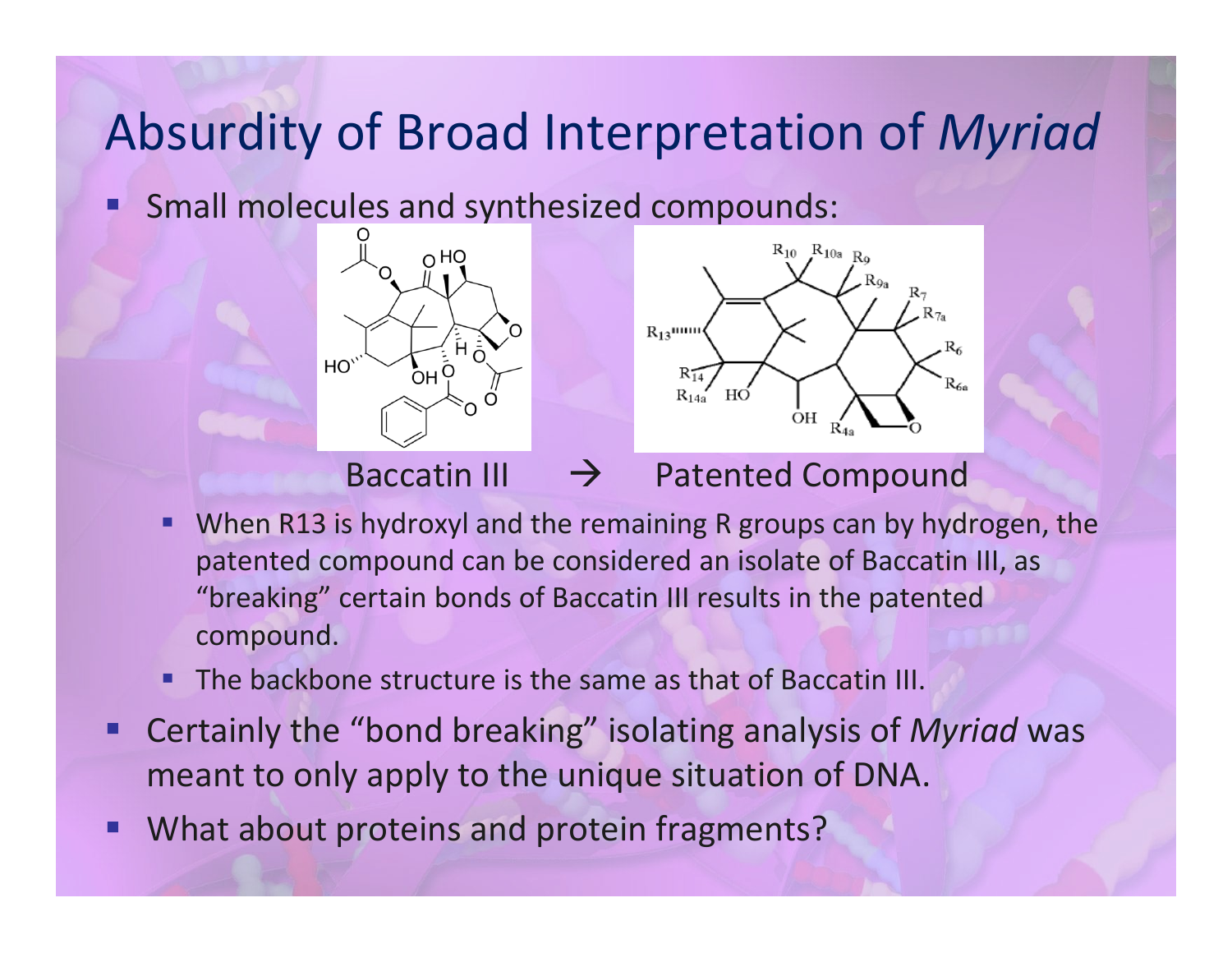# Absurdity of Broad Interpretation of *Myriad* and *Funk*

- Ξ Compositions and mixtures containing products of nature:
- T Gunpowder: A particular combination of natural elements, sulfur, charcoal, and potassium nitrate.
	- Ξ A mixture having 99.9% charcoal and the remainder being sulfur and potassium nitrate will not likely be explosive. Mixtures containing the particular amounts of the natural elements that make it explosive do not exist in nature.
- Ξ Catalyst compositions in the automobile industry are often mixtures of elements, e.g., alumina doped with <sup>a</sup> particular amounts of Pd and Pt.
	- **STATE** Not eligible per Slides 44‐45 of the Training slides.
- and the state of the state of the state of the state of the state of the state of the state of the state of th What about nutraceuticals?